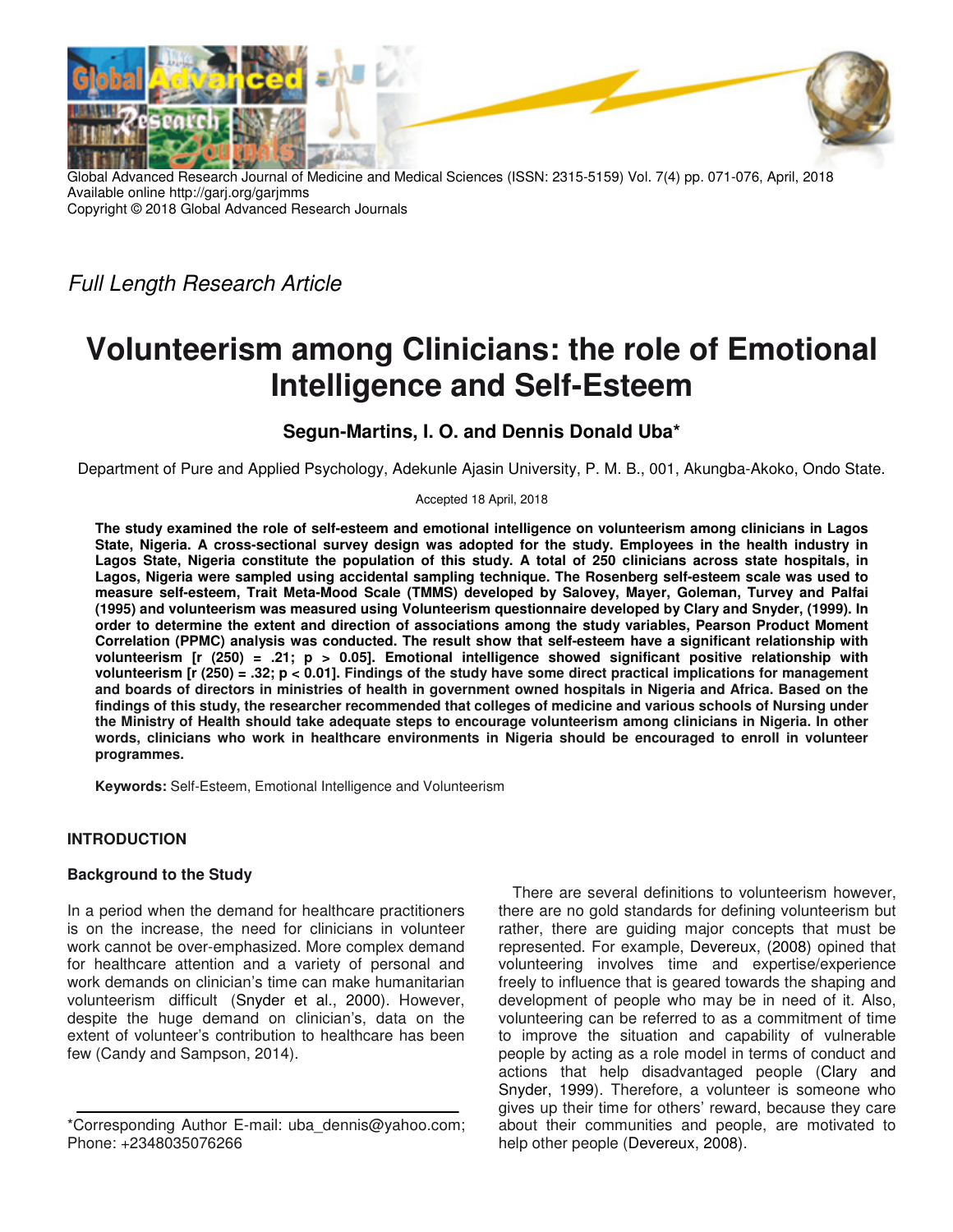The concept of emotional intelligence (EI) was first proposed by Mayer and Salovey (1990) which was then popularized by Goleman: Why it can matter more than IQ". Since then, this area has got much attention in the field of healthcare delivery systems, leadership, human resource management and organizational behavior. According to Salovey and Mayer (1990), Emotional Intelligence is being able to monitor one's own and other's feelings and emotions, to discriminate among them, and to use this to guide one's thinking and actions. Again, Salovey and Mayer (1993) wrote that an emotionally intelligent person is skilled in four areas: identifying, using, understanding, and regulating emotions. Similarly, Goleman also stressed that emotional intelligence consists of five components: Knowing one's emotions (self-awareness), managing them, motivating self, recognizing emotions in others (empathy), and handling relationships.

Funk and Wagnalls (2003), define self-esteem as when one has a good opinion of oneself. Self-esteem is the way people think about themselves and how worth-while, they feel. Alavi and Askaripur, (2003) asserted that clinicians with recognizable self-esteem have more energy for positive pursuits because their energy is not wasted on negative emotions, feelings of inferiority or working hard to take care of or please others at the expense of their own self-care. Roessler (1978) posits that self-esteem is believed to be relevant to the individual's optional adjustment and functioning. However, an ingrained skepticism emerging among clinicians about the value of spending time on volunteerism, as opposed to the evident and immediate value of treating patients in hospital wards (Mountford and Webb, 2009).

Rosenberg (1989) suggested high self-esteem indicates a person respect for self, and does not consider him or herself superior to others, recognizes selflimitations, and expects to grow and improve. Low selfesteem implies self-rejection or self-contempt, feeling disagreeable about one self and wishing it were otherwise. Rosenberg (1979) explained self-concept is not a collection but an organization of parts, pieces, and components and that are hierarchically organized and interrelated in complex ways. Rosenberg (1979) cited that people high in self-esteem tend to be more likable and attractive, and tend to have better relationships, and to make better impressions on others than people with low self-esteem, but objective measures disconfirm most of these beliefs (Alavi and Askaripur, 2003). Self-esteem has not been shown to predict the quality or duration of relationships (Baumeister et al., 2003). Yet high selfesteem makes people more willing to speak up in groups and to criticize group's approach (Rosenberg et al., 1995).

# **Review of Related Studies on Volunteering**

Evidence abound that volunteering activities do provide particular benefits. For example, Clary et al, (1996) conducted a logistic regression on data collected from individuals who had volunteered during the past year. Different combinations of motives were associated with volunteering in different areas. While this suggests that volunteering in certain areas does satisfy particular motives, more evidence is needed to determine whether certain tasks can be characterized by particular motives (Houle et al., 2005). Moreover, the critical question remains whether clinician's people do choose volunteer tasks based on the emotional competence and developed self-concept that engage personal motives and task benefits accrued from volunteerism acts. Sergent and Sedlacek (1990) cited in, Houle et al, (2005) also found evidence suggesting that volunteers in different organizations have different motivational and personal needs. On the other hand, these results, while evocative, are inconsistent with regard to professional practice or with benefits that suit volunteer motivation.

## **Statement of Problem**

The study of volunteerism has not gained much attention it deserves in the scientific world. There are only a handful studies that have examined the issues of volunteerism in within the Nigerian context, and few of these studies have only sampled populations among students, and security agents (Omoto et al., 1993). However, it is important to state here that, Volunteering is one of the most significant yet under-recognised means through which public services reach the poorest and most marginalized communities. In many countries there is an extensive infrastructure of schools, hospitals, security services and even social protection schemes, but poor people do not get access to them. As important as this may portend, there are few studies which has examined the role of emotion and self-construct to the understanding of volunteerism, especially in developing countries, such as Nigeria. The importance of volunteerism to any economy cannot be overemphasized. Research on volunteerism can play a significant role in helping to bridge this gap; adding in numbers and experience to the existing public service workforce and helping to ensure the relevance of these services to the communities they have been set up for.

## **Related Studies on Self-Esteem**

Though not many empirical researches have been conducted on the relationship between self-esteem and volunteerism, this may be attributable to the fact that volunteerism is a seldom examined conceptin clinical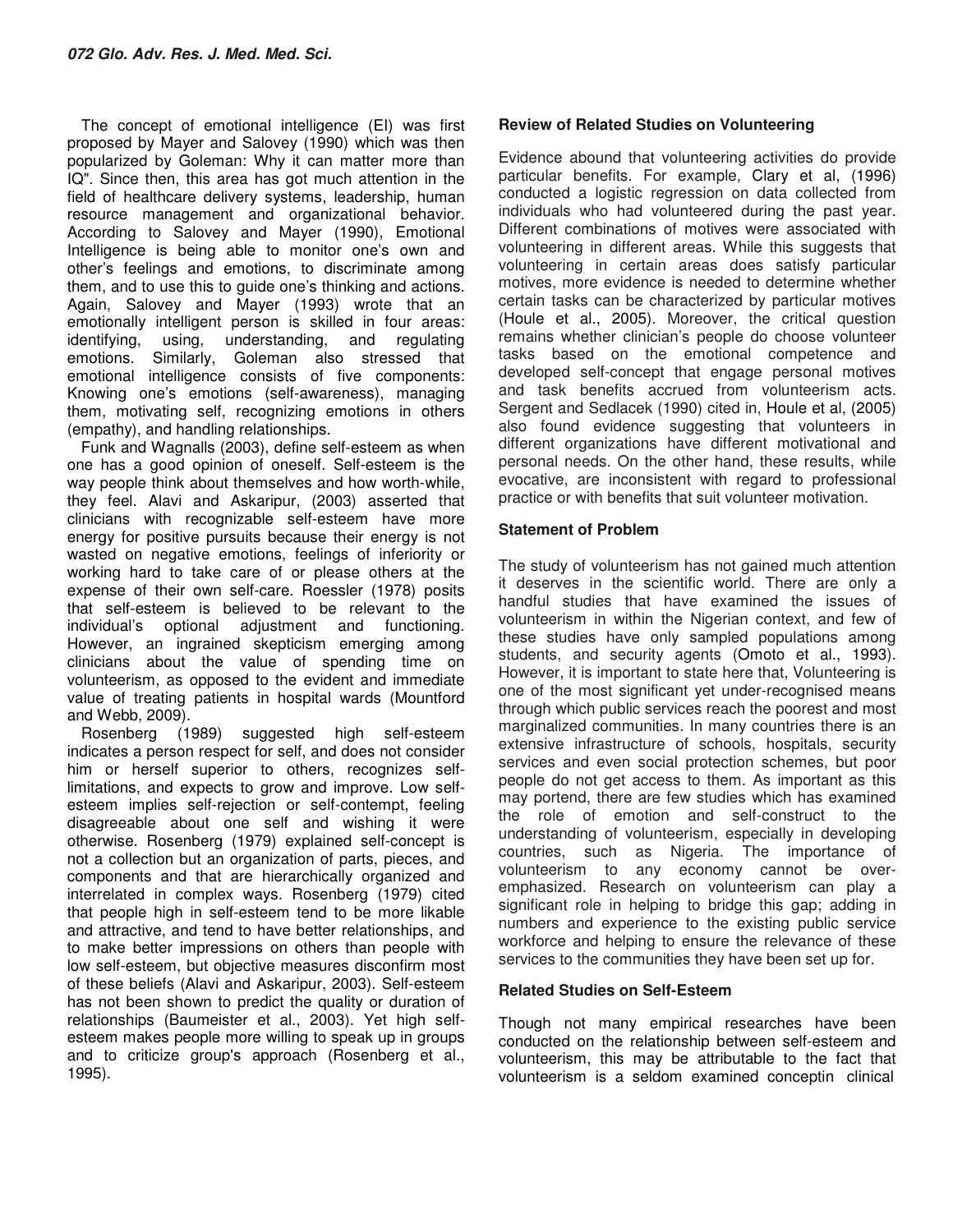settings. Although, for at least several decades, some people have been described as more bold, assertive and talkative than others and for almost equally long, this set of behaviors has been thought to have a biological basis and socially important (Dennis and Oluwatelure, 2016).

Dennis and Oluwatelure, (2016) asserted that selfesteem has become a household word in clinical circles. Psychologists, doctors, nurses, social workers, psychiatrists, psychiatric nurses, therapists, and others have focused efforts on boosting self-esteem, on the assumption that high self-esteem will cause many positive outcomes and benefits. However, this assumption has been critically evaluated in some literatures (Alavi and Askaripur, 2003). Self-esteem is a term used in psychology to reflect person's overall emotional evaluation of his or her own worth (Rosenberg et al., 1995 cited in, Dennis et al., 2016). It is a judgment of oneself as well as an attitude towards the self (Hewitt, 2009). It is the evaluative component of self-knowledge (Baumeister et al., 2003). High self-esteem refers to a highly favorable global evaluation of the self (Baumeister et al., 2003). Low self-esteem, by definition, refers to an unfavorable definition of the self. Whether this signifies an absolutely unfavorable or relatively unfavorable evaluation is a problematic distinction (Baumeister et al., 2003). This is because self-esteem does not carry any definitional requirement of accuracy whatsoever (Baumeister, et al., 2003).

 Only a handful of research studies on self-esteem have revealed significant relationships with volunteerism (Crocker et al., 2004). Even fewer studies have investigated if self-esteem is a cause of important consequences in volunteerism? The results of a survey of major research findings bearing on this question have provided some thorough review of empirical findings emphasizing the most methodologically rigorous research studies to ascertain whether high self-esteem is in fact a cause of positive or negative outcomes leadership (Dennis et al., 2016). Some authors have revealed that altruistic behaviors do not stem directly from self-esteem, but self-esteem may have indirect effect (Dennis et al., 2016). Relative to people with low self-esteem, those with high self-esteem show stronger in-group favoritism, which may increase prejudice and discrimination (Dennis et al., 2016).

Research has revealed that self-esteem alone does not account for positive value for bringing about clinical practice benefits (Gerrard et al., 2000; Baumeister et al., 2003). Such a pattern would presumably allow an accurate understanding of just what self-esteem is good for. This would be beneficial for theory in that it would promote a better understanding of self-esteem as well as the outcomes it predicts and for practical applications and even for determining whether efforts at boosting selfesteem are worth undertaking in order to solve particular leadership problems (Rosenberg et al., 1995; Rosenberg, 1987; Baumeister et al., 2003).

# **Hypothesis**

1. Emotional intelligence will significantly influence volunteerism among clinicians in Lagos State.

2. Self-Esteem will significantly influence volunteerism among clinicians in Lagos State.

# **METHOD**

# **Research Design**

A cross-sectional survey design was adopted in the study. Moreover, variables of this study were not actively manipulated. The dependent variable is volunteerism. The predictor variables are emotional intelligence and extroversion.

# **Research Setting**

Employees in the health industry in Lagos State, Nigeria constitute the population of this study because healthcare workers in National Orthopedic Hospital, Igbobi, Onipanu, Lagos, and Lagos University Teaching Hospital, Idi-Araba, Mushin Lagos (LUTH)are strategically located in the hub of the most populous nation in Africa and are more saddled and in critical need to engage in building, structuring and developing healthcare practice among nascent and experienced clinicians. The pluralistic, commercial, and strategic nature of Lagos state informed the choice of hospitals used in the study.

## **Participants**

A total of 250 employees across state hospitals, in Lagos, Nigeria were sampled using accidental sampling technique. The hospitals selected were; National Orthopedic Hospital, Igbobi, Onipanu, Lagos, Lagos University Teaching Hospital, Idi-Araba, Mushin Lagos (LUTH). The participants comprised of131 (51.5%) males and 119 (48.5%) females. The ages ranged from 20 to 54 with a mean of 35.13 years and SD of8.33.Also,60 (25.7 %) of the participants were single,180 (61.9%)were married, 10 (7.0%) were widowed. Their job position revealed that161 (59.5%) were of junior cadre and89 (39.1%) were of senior cadre.

## **Instrument**

Relevant data were gathered through the use of validated questionnaire which comprises of four sections (A-D).

**Section A:** Socio-demographic information. These include age, gender and marital status.

## **Section B: The Rosenberg Self-esteem Scale (Selfesteem)**

The Rosenberg self-esteem scale, is a widely used self-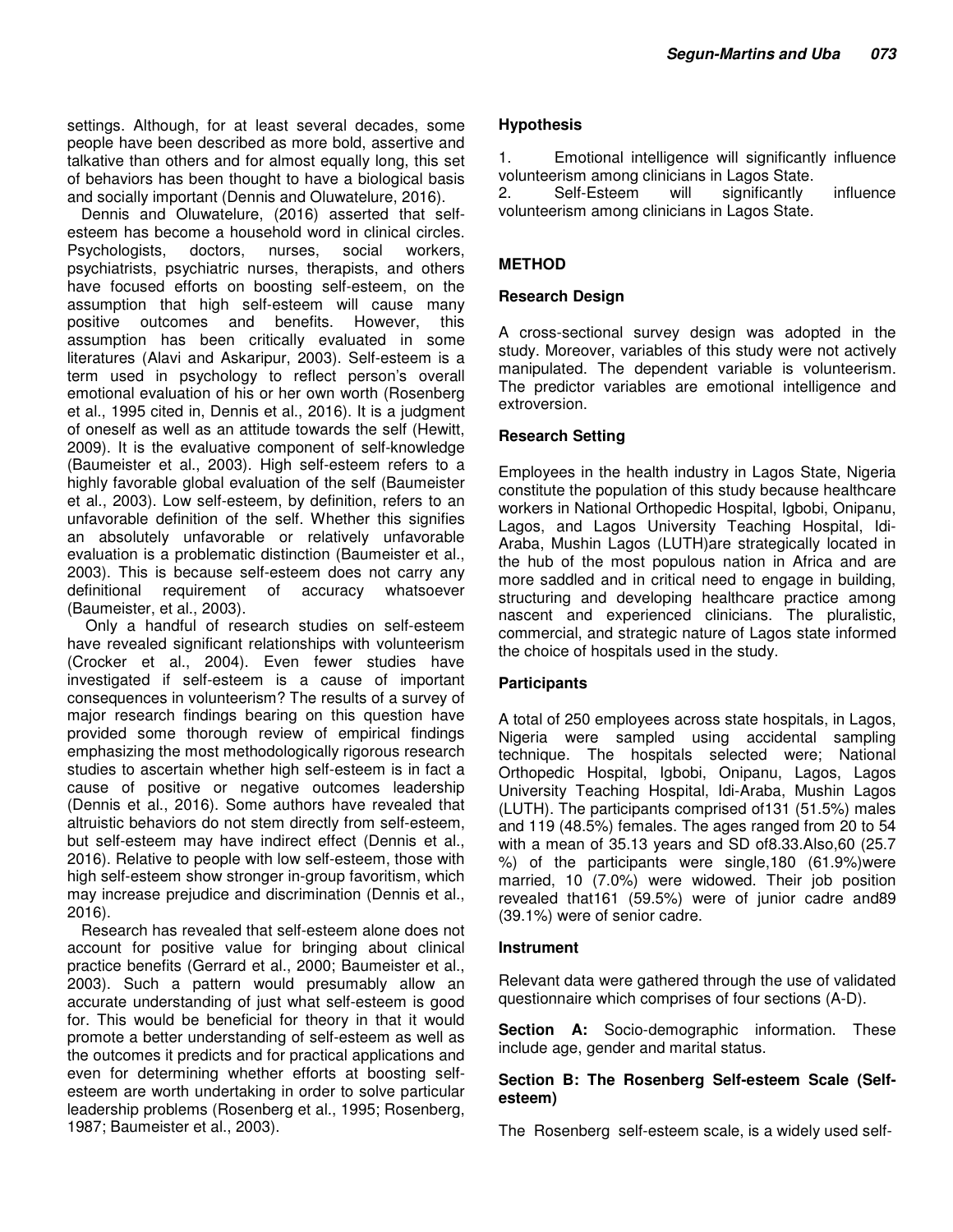report instrument for evaluating individual self-esteem, 10-item scale that measures global self-worth by measuring both positive and negative feelings about the self. The scale is uni-dimensional. All items are answered using a 4-point Likert type scale format ranging from strongly agree to strongly disagree. Scoring: Items 2, 5, 6, 8, and 9 are reverse scored. Give "Strongly Disagree" 1 point, "Disagree" 2 points, "Agree" 3 points, and "Strongly Agree" 4 points. The scores are on a continuous scale. Higher scores indicate higher selfesteem. Samples items included: ''I am able to do things as well as most other people''. Byrne (1983) showed that the RSES had adequate internal reliability, and test retest correlation of 0.61 over a 7-month period in Ontario, Canada. Among Nigerian samples, Dennis and Oluwatelure, (2016) reported a Cronbach's Alpha of the Rosenberg scale coefficient of .92 showing good internal consistency using Nigerian Sample. In the present study, a Cronbach's Alpha of .89 was obtained for the scale. Scores above the mean reflect high self-esteem while score below the mean indicate low self-esteem. Higher score on the scale implies high self-esteem.

# **Section C: Trait Meta-Mood Scale (TMMS) Emotional Intelligence**

Emotional Intelligence was measured using a 30 item self report Trait Meta-Mood Scale (TMMS) developed by Salovey et al, (1995). TMMS measures the core areas of emotional intelligence: emotional attention (13 items), emotional clarity (11 items), and mood repair (6 items). Examples of items are: ''Feelings give direction to life'' (emotional attention), ''when I become upset I remind myself of all the pleasures in life'' (mood repair). The scale is predicted on a 5 point scale  $(1 =$  Strongly Disagree;  $5 =$  Strongly Agree). All the items are directly scored except for items 5, 28, and 33 which are reversely scored. Fitness and Curtis (2005) cited in, Oladipo et al, (2010) obtained 0.78, 0.85, and 0.78 Cronbach's alpha coefficients for emotional intelligence, emotional clarity, and mood repair sub scales, respectively. Using Nigerian sample, Ogungbamila (2011) obtained 0.70 and 0.78 Cronbach's alphas respectively for the overall scale. Scores above the mean reflect high emotional intelligence while scores below the mean indicate low emotional intelligence.

# **Section D: Volunteerism Questionnaire (VQ) Volunteerism**

Volunteerism will be measured using the Volunteerism questionnaire developed by Clary and Snyder, (1999) which is 18 item scale designed to measure reasons to volunteer and volunteering behavior. The volunteering scale is scored on 7 point Likert type scale  $(1 =$  extremely important to 7=extremely unimportant). A higher number indicates a motivation of greater importance for that

person and thus, motives for volunteering can be ranked based on the scale scores. Samples of items include: 'My friends volunteer', Volunteering makes me important'. Nigerian authors (Ehigiegba et al., 2014) reported a Cronbach Alpha of .91.

# **Procedure**

In order to get the clinicians that participated, permission and ethical approval was sought and obtained from the ethical review committee of the National Orthopedic Hospital, Igbobi, Onipanu, Lagos, Lagos University Teaching Hospital, Idi-Araba, Mushin Lagos (LUTH). In a bid to get clinicians to participate in the study, approval was sought and obtained in form of informed consent before they were selected for the assessment. The respondents were adequately informed about the nature of the study and its benefits. The purpose of the study was explained to the participants as they were also given assurance of confidentiality and anonymity of their identities and responses. In addition, the respondents were told that there was no right or wrong answers, and as such should try to be honest as possible in their responses.

# *Inclusion Criteria*

Eligibility to participate in the study included all qualified employed resident/consultant clinicians which comprises of Psychiatrists, General Practitioners, Surgeons, Neurosurgeons, Orthopedics, Ophthalmologists, Pharmacist, Occupational Therapists, Clinical Psychologists, Psychiatric Nurses, Laboratory Analysts, Social workers and Interns (Medicine, Pharmacy and Psychology) who have spent not less than 6 months and who are indirect contact with patient or who provide healthcare for inpatients and outpatients in managed care institutions.

# *Exclusion Criteria*

The respondents that were ineligible or excluded from the study comprised those classified as outliers who include retired healthcare practitioners, healthcare artisans and those chronologically less than 18 years of age, clinicians with less than six-month experience, laboratory workers, ambulance drivers, administrative staffs, hospital domestic workers and all non-practicing healthcare professionals.

# **Data Analysis**

In order to determine the extent and direction of associations among the study variables, Pearson Product Moment Correlation (PPMC) analysis was conducted. Some of the socio-demographic variables were codified. For example, gender was coded male 0, female 1. Marital status was coded single 0, married 1, and widow 2. All analyses were conducted using SPSS 17.0 Wizard.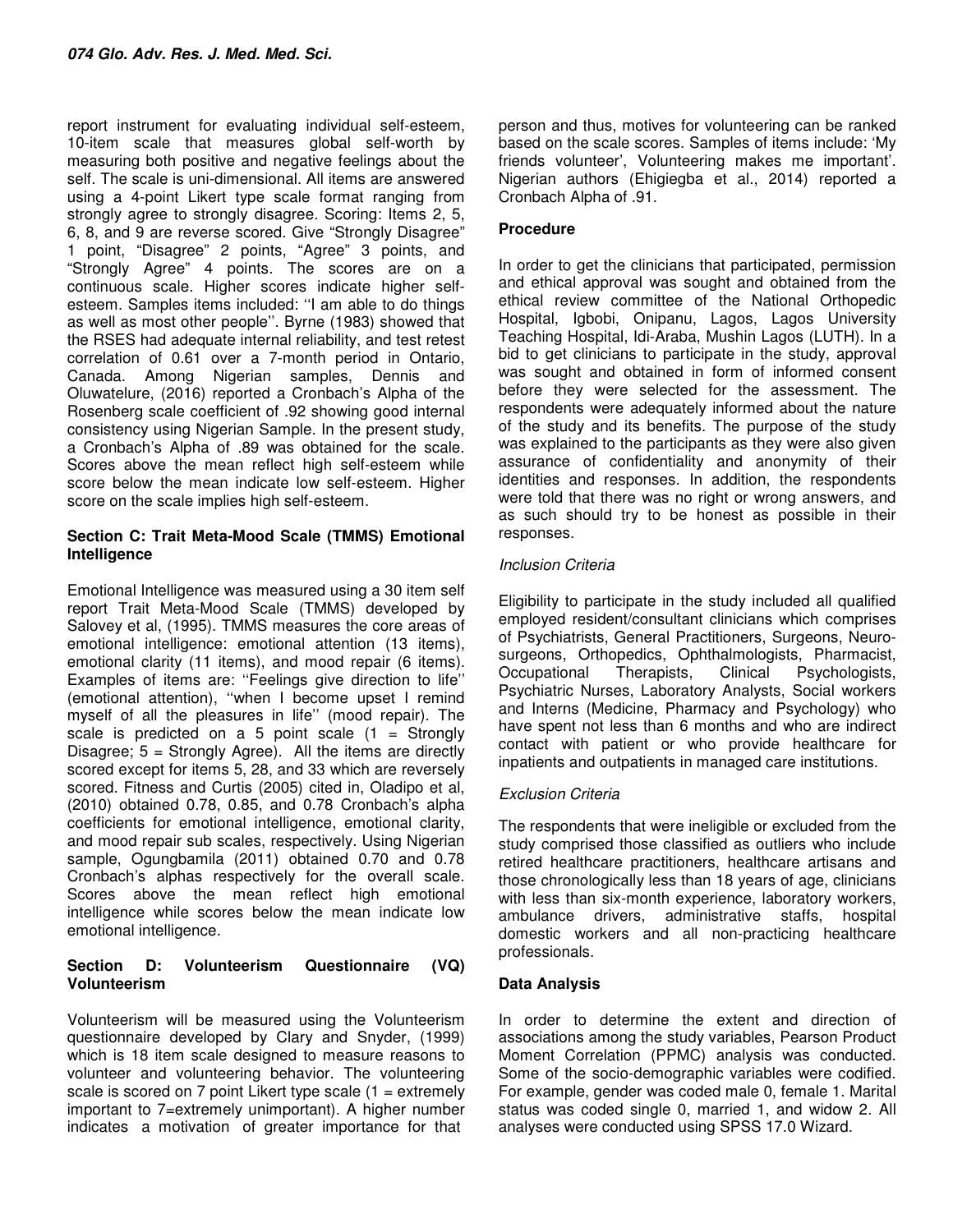| <b>Variables</b>  | Mean                         | <b>SD</b>                |         |         | З        | 4    | 5   | 6 |
|-------------------|------------------------------|--------------------------|---------|---------|----------|------|-----|---|
| 1. Age            | 35.13                        | 8.33                     |         |         |          |      |     |   |
| 2. Gender         | $\overline{\phantom{a}}$     | $\overline{\phantom{a}}$ | .158    |         |          |      |     |   |
| 3. Marital Stat   | $\qquad \qquad \blacksquare$ | $\overline{\phantom{a}}$ | .614    | .040    |          |      |     |   |
| 4. Self-esteem    | 31.92                        | 3.14                     | $-.021$ | $.123*$ | $-025$   |      |     |   |
| 5. Emotional Int. | 16.42                        | 2.12                     | .081    | -.041   | $-0.015$ | .038 |     |   |
| 6. Volunteerism   | 37.75                        | 6.45                     | $-.044$ | .021    | 111      | 211  | 321 |   |

**Table 1.0.** Correlation Matrix Showing the Mean, SD and Inter-Variable Relationships among Variables of the Study

\*\*  $p < 0.01$ ,  $*$   $p < 0.05$ , N=250.

Key: Marital Stat. = Marital Status, Emotional Int. = Emotional Intelligence

## **RESULTS**

#### **Test of Relationship among the Study Variables**

The analysis involved inter-correlations of all the variables of the study. The result presented in Table 1.0.

Results in Table 1.0 indicated that age, gender, had no significant relationship on volunteerism. However, marital status depicted significant relationship with volunteerism among clinicians. Table 1.0 show that self-esteem have a significant relationship with volunteerism [ $r$  (250) = .21; p > 0.05]. This implies that self-esteem showed significant relationship with volunteerism. Therefore, hypothesis 1 was accepted. Emotional intelligence showed significant positive relationship with volunteerism  $[r (250) = .32; p < 0.01]$ . This indicates that clinicians who reportedly scored high on emotional intelligence measure also showed increased tendency towards volunteerism. Therefore, hypothesis 2 was accepted. As additional information, age and gender did not reveal significant relations but marital status did show positive correlations with volunteerism.

#### **DISCUSSION, CONCLUSION, AND RECOMMENDATION**

#### **Discussion**

The study examined the influence of emotional intelligence and self-esteem, on volunteerism among clinicians in Lagos State, Nigeria. In hypothesis 1, the result showed that self-esteem had significant influence on volunteerism. Therefore the hypothesis was accepted. The result of this study supported the findings of Baumeister et al, (2003) who suggested that people high in self-esteem claim to be more likable and attractive, to have better relationships, and to make better impressions on others than people with low self-esteem. High selfesteem makes people more willing to speak up in groups and to criticize the group's approach. It is important to

state here that relative to people with low self-esteem, those with high self-esteem tend to become more sociable ad active in group dynamix. Also, Self-esteem has a strong relation to happiness. Gerrard et al, (2000) suggested that low self-esteem is more likely than high to lead to depression and social withdrawal under some circumstances especially volunteerism acts. Overall, in view of the heterogeneity of high self-esteem, indiscriminate praise might just as easily promote volunteerism, with its less desirable consequences. Instead, it is recommended using praise to boost selfesteem as a reward or socially desirable behavior and self-improvement (Ciarrochi et al., 2007).

According to Salovey and Mayer (1990), emotional Intelligence is being able to monitor one's own and other's feelings and emotions, to discriminate among them, and to use this to guide one's thinking and actions. Again, Salovey and Mayer (1993) wrote that an emotionally intelligent person is skilled in four areas: identifying, using, understanding, and regulating emotions. Similarly, Goleman also stressed that emotional intelligence consists of five components: Knowing one's emotions (self-awareness), managing them, motivating self, recognizing emotions in others (empathy), and handling relationships. These components by themselves (emotional competence) may be responsible for influencing volunteerism and aid group involvement among clinicians.

#### **Conclusion**

Based on the findings, the study has empirically demonstrated that clinicians who scored high on the measure of self-esteem and emotional intelligence showed higher tendency to demonstrate volunteerism. Moreover, the results revealed that hospital employees who have high self esteem showed increased tendency to exhibit volunteerism. Conclusively, findings of this study established that self-esteem, and emotional intelligence jointly exert significant influences on volunteerism among clinicians.